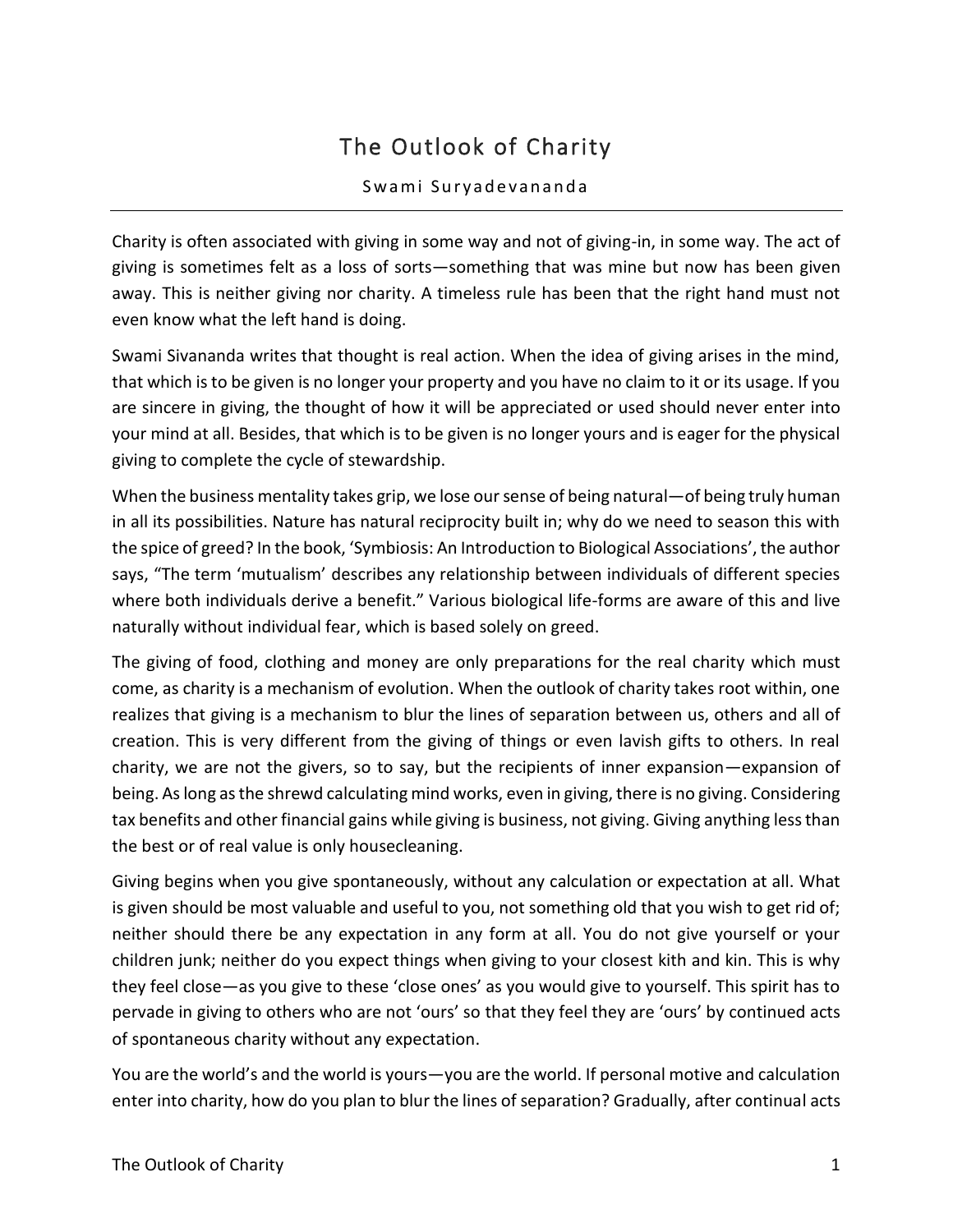of real giving, you feel inspired to give ideas that seem to separate you from all mentally. These are the soft walls of personality, comfort and security—harder to give, as it seems that selfhood itself is anchored to the inner buoy.

The mind and heart are trained to give up exclusivity in all its forms, and the personality recoils under the return of cudgeling blows center mass. Real charity only begins when these blows are felt. Giving has to be felt in the core of your being as if a large part of you is being given away, as if you will be markedly less—though you will not be. The balance sheet may show this marked financial decrease, but the paper of the computer screen is not the only balance sheet. There is another sheet called the spreadsheet—expansion of being by continual acts of real charity spread the little fabric of our personality wider, and this is getting—not giving.

The outlook of charity gives way to others' points of view if they are valid without concession to one's own. Any point of view that is more valid—is the right one. 'My point of view' is only one point of view and my opinion is only one opinion. You are as sincere in listening to others as you are to your own thoughts and ideas. Gradually, the air of superiority begins to thin and there is immense joy as you realize that your thoughts and ideas are not exclusively yours and the thoughts and ideas of others can be yours too. The 'yoursness' begins to vaporize and you feel your presence in others and gradually—everywhere.

Others' opinions often reveal your own ego and you see exactly where the walls of selfimprisonment are. The outlook of charity is eager to give away whatever seems to vector back the self-centered personality. The ego is very subtle, but ongoing vigilance will reveal the footprint of the ego by its workings. The portals of action for the ego are both physical and mental. They rise in the mind first, and then overpowering wisdom, make their presence known to you through physical action. If you do not see it rising in the mind, you will know its effects as it dances in the world—not by the actions but by the consequences of the actions—if you are inwardly awake.

The adventure of charity is a rough climb because through things of value, you are trying to offload the owner. Whatever surges within, its opposite is given away. When anger surges within, unconditional forgiveness is instantly given; when meanness surges, full-hearted acts of kindness are poured forth, and on it goes. Let the old self rise; transform the energy through its opposite counterpart and there is continual evolution. You feel yourself becoming new through giving isn't this getting? You are getting a new you by giving away an old, limited you—and this is wonderful. Trading your old clunker for a brand new efficient car is a crude example with a few parallels, though to the point in substance.

You are not the most important person in your life anymore. Life itself acts *through* you and when self-importance drops, there is immense joy as you feel yourself everywhere at the same time.